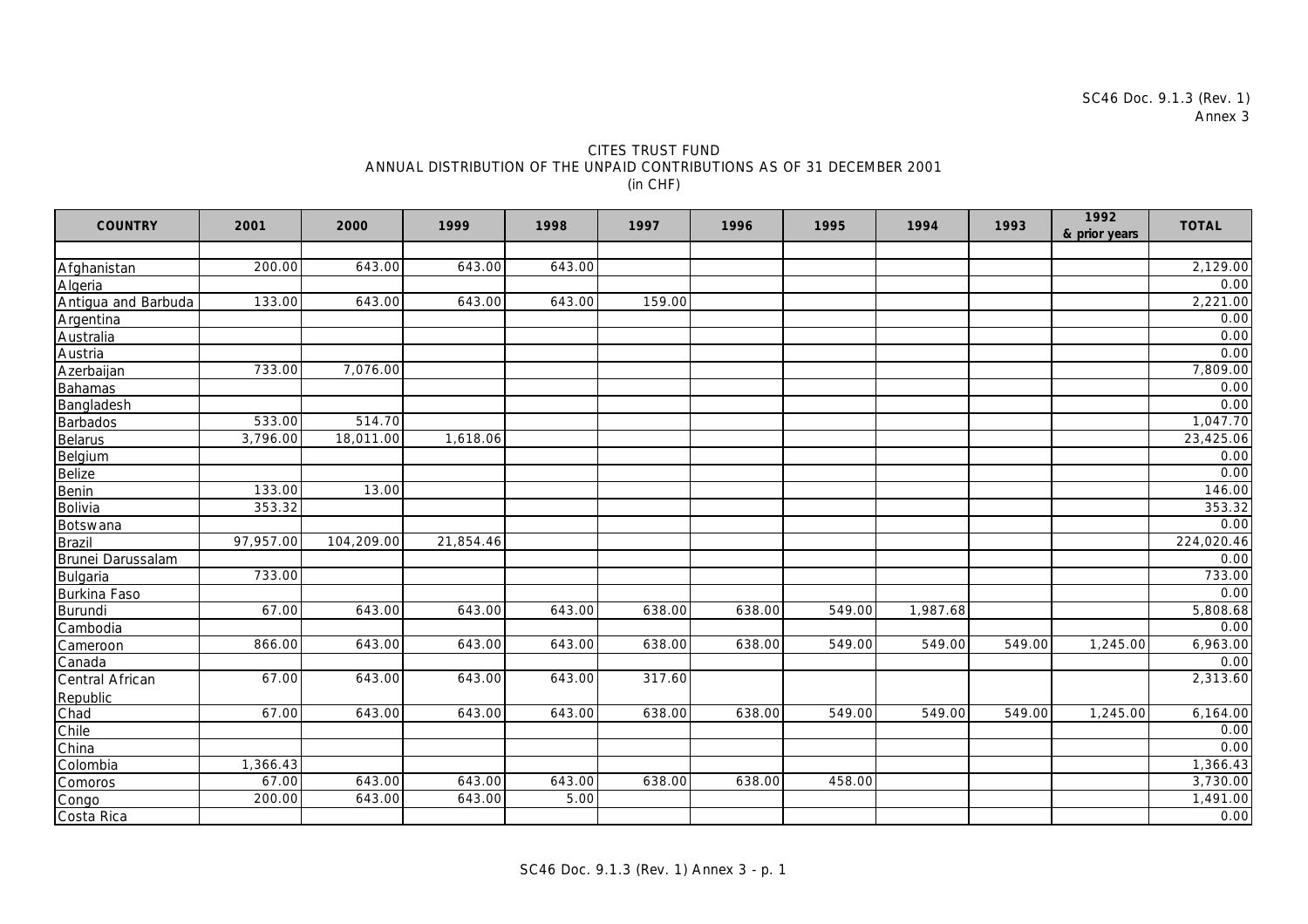| <b>COUNTRY</b>           | 2001      | 2000      | 1999      | 1998      | 1997      | 1996      | 1995      | 1994      | 1993     | 1992<br>& prior years | <b>TOTAL</b> |
|--------------------------|-----------|-----------|-----------|-----------|-----------|-----------|-----------|-----------|----------|-----------------------|--------------|
|                          |           |           |           |           |           |           |           |           |          |                       |              |
| Côte d'Ivoire            | 599.00    | 643.00    | 643.00    | 643.00    | 1,276.00  | 1,276.00  | 916.00    |           |          |                       | 5,996.00     |
| Croatia                  |           |           |           |           |           |           |           |           |          |                       | 0.00         |
| Cuba                     |           |           |           |           |           |           |           |           |          |                       | 0.00         |
| Cyprus                   | 2,264.00  |           |           |           |           |           |           |           |          |                       | 2,264.00     |
| <b>Czech Republic</b>    |           |           |           |           |           |           |           |           |          |                       | 0.00         |
| Democratic Republic      | 466.00    | 643.00    | 643.00    | 643.00    | 638.00    | 638.00    | 549.00    | 549.00    | 549.00   | 854.40                | 6,172.40     |
| of the Congo             |           |           |           |           |           |           |           |           |          |                       |              |
| Denmark                  |           |           |           |           |           |           |           |           |          |                       | 0.00         |
| Djibouti                 | 67.00     | 643.00    | 643.00    | 643.00    | 638.00    | 638.00    | 549.00    | 549.00    | 549.00   | 277.00                | 5,196.00     |
| Dominica                 |           |           |           |           |           |           |           |           |          |                       | 0.00         |
| Dominican Republic       | 999.00    | 643.00    | 643.00    | 643.00    | 1,276.00  | 1,276.00  | 1,099.00  | 1,099.00  | 96.81    |                       | 7,774.81     |
| Ecuador                  |           |           |           |           |           |           |           |           |          |                       | 0.00         |
| Eqypt                    | 4,329.00  |           |           |           |           |           |           |           |          |                       | 4,329.00     |
| El Salvador              | 799.00    | 643.00    | 643.00    | 643.00    | 638.00    | 638.00    | 549.00    | 549.00    | 549.00   | 1,245.00              | 6,896.00     |
| <b>Equatorial Guinea</b> | 67.00     | 643.00    | 643.00    | 643.00    | 638.00    | 638.00    | 549.00    | 549.00    | 549.00   | 242.00                | 5,161.00     |
| Eritrea                  | 67.00     | 643.00    | 643.00    |           |           |           |           |           |          |                       | 1,353.00     |
| Estonia                  |           |           |           |           |           |           |           |           |          |                       | 0.00         |
| Ethiopia                 |           |           |           |           |           |           |           |           |          |                       | 0.00         |
| Fiji                     | 266.00    |           |           |           |           |           |           |           |          |                       | 266.00       |
| Finland                  |           |           |           |           |           |           |           |           |          |                       | 0.00         |
| France                   |           |           |           |           |           |           |           |           |          |                       | 0.00         |
| Gabon                    | 999.00    | 643.00    | 643.00    | 643.00    | 1,276.00  | 1,276.00  | 1.099.00  | 1,099.00  | 1,099.00 | 1,031.59              | 9,808.59     |
| Gambia                   |           |           |           |           |           |           |           |           |          |                       | 0.00         |
| Georgia                  | 466.00    | 7,076.00  | 7,076.00  | 7,076.00  | 7,020.00  |           |           |           |          |                       | 28,714.00    |
| Germany                  |           |           |           |           |           |           |           |           |          |                       | 0.00         |
| Ghana                    | 466.00    |           |           |           |           |           |           |           |          |                       | 466.00       |
| Greece                   | 23,374.00 |           |           |           |           |           |           |           |          |                       | 23,374.00    |
| Grenada                  | 67.00     |           |           |           |           |           |           |           |          |                       | 67.00        |
| Guatemala                | 1,199.00  | 437.00    |           |           |           |           |           |           |          |                       | 1,636.00     |
| Guinea                   | 200.00    | 643.00    | 643.00    | 643.00    | 1,276.00  | 1,276.00  | 786.00    |           |          |                       | 5,467.00     |
| Guinea-Bissau            | 67.00     | 643.00    | 643.00    | 643.00    | 638.00    | 638.00    | 549.00    | 549.00    | 549.00   | 360.00                | 5,279.00     |
| Guyana                   | 67.00     | 643.00    | 643.00    | 50.22     |           |           |           |           |          |                       | 1,403.22     |
| Honduras                 | 200.00    | 345.95    |           |           |           |           |           |           |          |                       | 545.95       |
| Hungary                  |           |           |           |           |           |           |           |           |          |                       | 0.00         |
| Iceland                  |           |           |           |           |           |           |           |           |          |                       | 0.00         |
| India                    |           |           |           |           |           |           |           |           |          |                       | 0.00         |
| Indonesia                |           |           |           |           |           |           |           |           |          |                       | 0.00         |
| Iran (Islamic Republic   | 10,721.00 | 28,947.00 | 28,947.00 | 28,947.00 | 49,137.00 | 49,137.00 | 42,301.00 | 21,092.75 |          |                       | 259,229.75   |
| of)                      |           |           |           |           |           |           |           |           |          |                       |              |
| Israel                   | 23,307.00 |           |           |           |           |           |           |           |          |                       | 23,307.00    |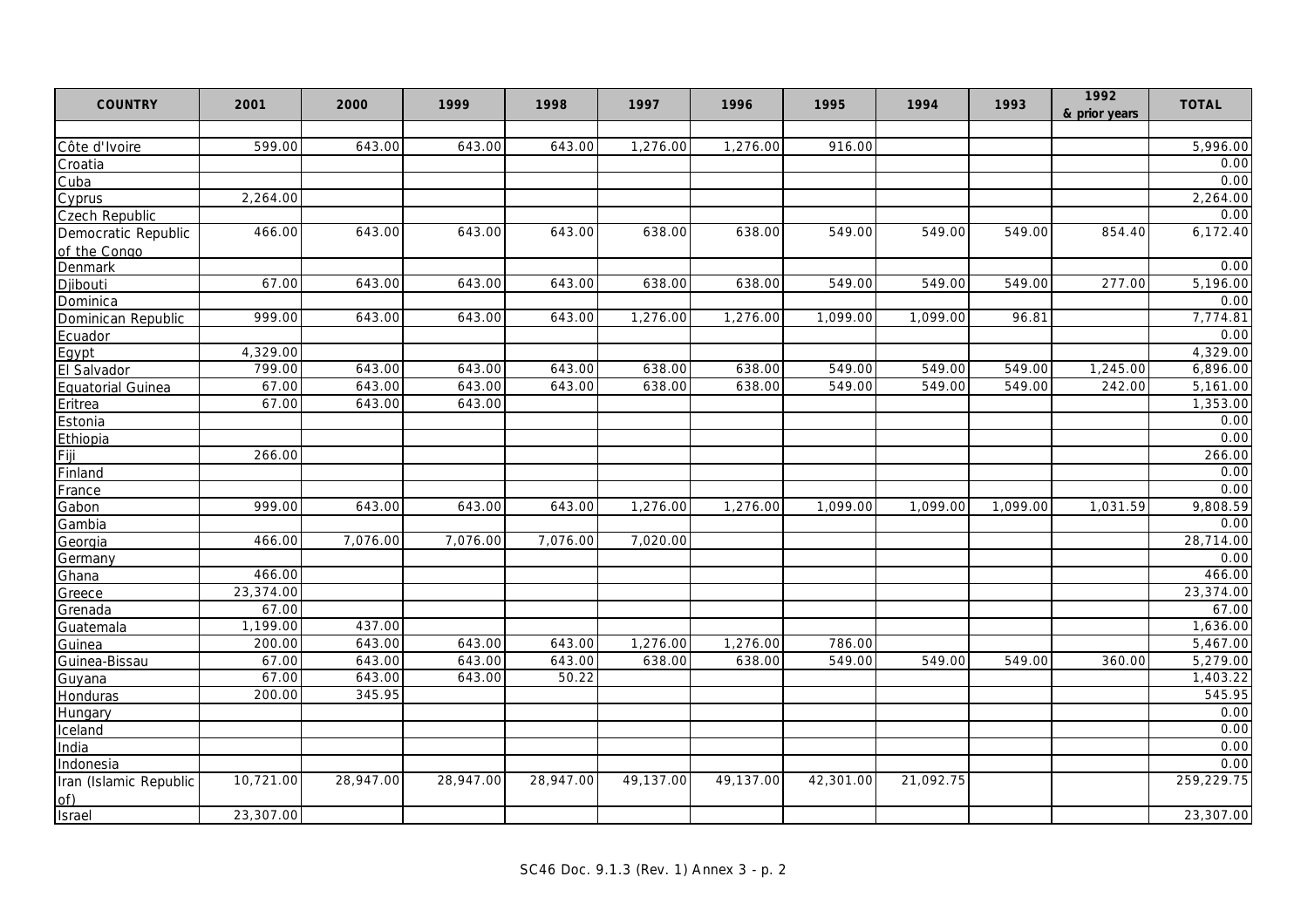| 19,545.03<br>19,545.03<br><b>Italy</b><br>400.00<br>400.00<br>Jamaica<br>0.00<br>Japan<br>643.00<br>222.00<br>1,265.00<br>400.00<br>Jordan<br>Kazakhstan<br>0.00<br>0.00<br>Kenya<br>Latvia<br>6,230.00<br>133.00<br>643.00<br>643.00<br>643.00<br>638.00<br>638.00<br>549.00<br>549.00<br>549.00<br>1,245.00<br>Liberia<br>Liechtenstein<br>Luxembourg<br>Madagascar<br>133.00<br>643.00<br>643.00<br>643.00<br>638.00<br>Malawi<br>Malaysia<br>Mali<br>133.00<br>92.00<br>643.00<br>643.00<br>643.00<br>638.00<br>638.00<br>549.00<br>Malta<br>67.00<br>643.00<br>643.00 | <b>COUNTRY</b> | 2001 | 2000 | 1999 | 1998   | 1997 | 1996 | 1995 | 1994 | 1993 | 1992<br>& prior years | <b>TOTAL</b> |
|----------------------------------------------------------------------------------------------------------------------------------------------------------------------------------------------------------------------------------------------------------------------------------------------------------------------------------------------------------------------------------------------------------------------------------------------------------------------------------------------------------------------------------------------------------------------------|----------------|------|------|------|--------|------|------|------|------|------|-----------------------|--------------|
|                                                                                                                                                                                                                                                                                                                                                                                                                                                                                                                                                                            |                |      |      |      |        |      |      |      |      |      |                       |              |
|                                                                                                                                                                                                                                                                                                                                                                                                                                                                                                                                                                            |                |      |      |      |        |      |      |      |      |      |                       |              |
|                                                                                                                                                                                                                                                                                                                                                                                                                                                                                                                                                                            |                |      |      |      |        |      |      |      |      |      |                       |              |
|                                                                                                                                                                                                                                                                                                                                                                                                                                                                                                                                                                            |                |      |      |      |        |      |      |      |      |      |                       |              |
|                                                                                                                                                                                                                                                                                                                                                                                                                                                                                                                                                                            |                |      |      |      |        |      |      |      |      |      |                       |              |
|                                                                                                                                                                                                                                                                                                                                                                                                                                                                                                                                                                            |                |      |      |      |        |      |      |      |      |      |                       |              |
|                                                                                                                                                                                                                                                                                                                                                                                                                                                                                                                                                                            |                |      |      |      |        |      |      |      |      |      |                       |              |
|                                                                                                                                                                                                                                                                                                                                                                                                                                                                                                                                                                            |                |      |      |      |        |      |      |      |      |      |                       | 0.00         |
|                                                                                                                                                                                                                                                                                                                                                                                                                                                                                                                                                                            |                |      |      |      |        |      |      |      |      |      |                       |              |
|                                                                                                                                                                                                                                                                                                                                                                                                                                                                                                                                                                            |                |      |      |      |        |      |      |      |      |      |                       | 0.00         |
|                                                                                                                                                                                                                                                                                                                                                                                                                                                                                                                                                                            |                |      |      |      |        |      |      |      |      |      |                       | 0.00         |
|                                                                                                                                                                                                                                                                                                                                                                                                                                                                                                                                                                            |                |      |      |      |        |      |      |      |      |      |                       | 0.00         |
|                                                                                                                                                                                                                                                                                                                                                                                                                                                                                                                                                                            |                |      |      |      |        |      |      |      |      |      |                       | 2,700.00     |
|                                                                                                                                                                                                                                                                                                                                                                                                                                                                                                                                                                            |                |      |      |      |        |      |      |      |      |      |                       | 0.00         |
|                                                                                                                                                                                                                                                                                                                                                                                                                                                                                                                                                                            |                |      |      |      |        |      |      |      |      |      |                       | 3,979.00     |
|                                                                                                                                                                                                                                                                                                                                                                                                                                                                                                                                                                            |                |      |      |      |        |      |      |      |      |      |                       | 0.00         |
|                                                                                                                                                                                                                                                                                                                                                                                                                                                                                                                                                                            | Mauritania     |      |      |      | 375.00 |      |      |      |      |      |                       | 1,728.00     |
| 599.00<br>Mauritius                                                                                                                                                                                                                                                                                                                                                                                                                                                                                                                                                        |                |      |      |      |        |      |      |      |      |      |                       | 599.00       |
| Mexico<br>40,740.09                                                                                                                                                                                                                                                                                                                                                                                                                                                                                                                                                        |                |      |      |      |        |      |      |      |      |      |                       | 40,740.09    |
| Monaco                                                                                                                                                                                                                                                                                                                                                                                                                                                                                                                                                                     |                |      |      |      |        |      |      |      |      |      |                       | 0.00         |
| Mongolia                                                                                                                                                                                                                                                                                                                                                                                                                                                                                                                                                                   |                |      |      |      |        |      |      |      |      |      |                       | 0.00         |
| 2,730.00<br>1,930.00<br>1,126.00<br>Morocco                                                                                                                                                                                                                                                                                                                                                                                                                                                                                                                                |                |      |      |      |        |      |      |      |      |      |                       | 5,786.00     |
| Mozambique<br>67.00                                                                                                                                                                                                                                                                                                                                                                                                                                                                                                                                                        |                |      |      |      |        |      |      |      |      |      |                       | 67.00        |
| 41.52<br>Myanmar                                                                                                                                                                                                                                                                                                                                                                                                                                                                                                                                                           |                |      |      |      |        |      |      |      |      |      |                       | 41.52        |
| Namibia                                                                                                                                                                                                                                                                                                                                                                                                                                                                                                                                                                    |                |      |      |      |        |      |      |      |      |      |                       | 0.00         |
| Nepal                                                                                                                                                                                                                                                                                                                                                                                                                                                                                                                                                                      |                |      |      |      |        |      |      |      |      |      |                       | 0.00         |
| Netherlands                                                                                                                                                                                                                                                                                                                                                                                                                                                                                                                                                                |                |      |      |      |        |      |      |      |      |      |                       | 0.00         |
| New Zealand<br>14,717.00                                                                                                                                                                                                                                                                                                                                                                                                                                                                                                                                                   |                |      |      |      |        |      |      |      |      |      |                       | 14,717.00    |
| 67.00<br>643.00<br>330.77<br>Nicaragua                                                                                                                                                                                                                                                                                                                                                                                                                                                                                                                                     |                |      |      |      |        |      |      |      |      |      |                       | 1,040.77     |
| 643.00<br>133.00<br>643.00<br>643.00<br>638.00<br>638.00<br>549.00<br>549.00<br>549.00<br>1,245.00<br>Niger                                                                                                                                                                                                                                                                                                                                                                                                                                                                |                |      |      |      |        |      |      |      |      |      |                       | 6,230.00     |
| Nigeria                                                                                                                                                                                                                                                                                                                                                                                                                                                                                                                                                                    |                |      |      |      |        |      |      |      |      |      |                       | 0.00         |
| Norway                                                                                                                                                                                                                                                                                                                                                                                                                                                                                                                                                                     |                |      |      |      |        |      |      |      |      |      |                       | 0.00         |
| 3,929.00<br>3,860.00<br>1,013.00<br>Pakistan                                                                                                                                                                                                                                                                                                                                                                                                                                                                                                                               |                |      |      |      |        |      |      |      |      |      |                       | 8,802.00     |
| 643.00<br>643.00<br>866.00<br>375.32<br>Panama                                                                                                                                                                                                                                                                                                                                                                                                                                                                                                                             |                |      |      |      |        |      |      |      |      |      |                       | 2,527.32     |
| 466.00<br>643.00<br>643.00<br>334.20<br>Papua New Guinea                                                                                                                                                                                                                                                                                                                                                                                                                                                                                                                   |                |      |      |      |        |      |      |      |      |      |                       | 2,086.20     |
| 932.00<br>643.00<br>239.48<br>Paraguay                                                                                                                                                                                                                                                                                                                                                                                                                                                                                                                                     |                |      |      |      |        |      |      |      |      |      |                       | 1,814.48     |
| 5,349.17<br>Peru                                                                                                                                                                                                                                                                                                                                                                                                                                                                                                                                                           |                |      |      |      |        |      |      |      |      |      |                       | 5,349.17     |
| 5,394.00<br>Philippines                                                                                                                                                                                                                                                                                                                                                                                                                                                                                                                                                    |                |      |      |      |        |      |      |      |      |      |                       | 5,394.00     |
| Poland                                                                                                                                                                                                                                                                                                                                                                                                                                                                                                                                                                     |                |      |      |      |        |      |      |      |      |      |                       | 0.00         |
| Portugal                                                                                                                                                                                                                                                                                                                                                                                                                                                                                                                                                                   |                |      |      |      |        |      |      |      |      |      |                       | 0.00         |
| Qatar                                                                                                                                                                                                                                                                                                                                                                                                                                                                                                                                                                      |                |      |      |      |        |      |      |      |      |      |                       | 0.00         |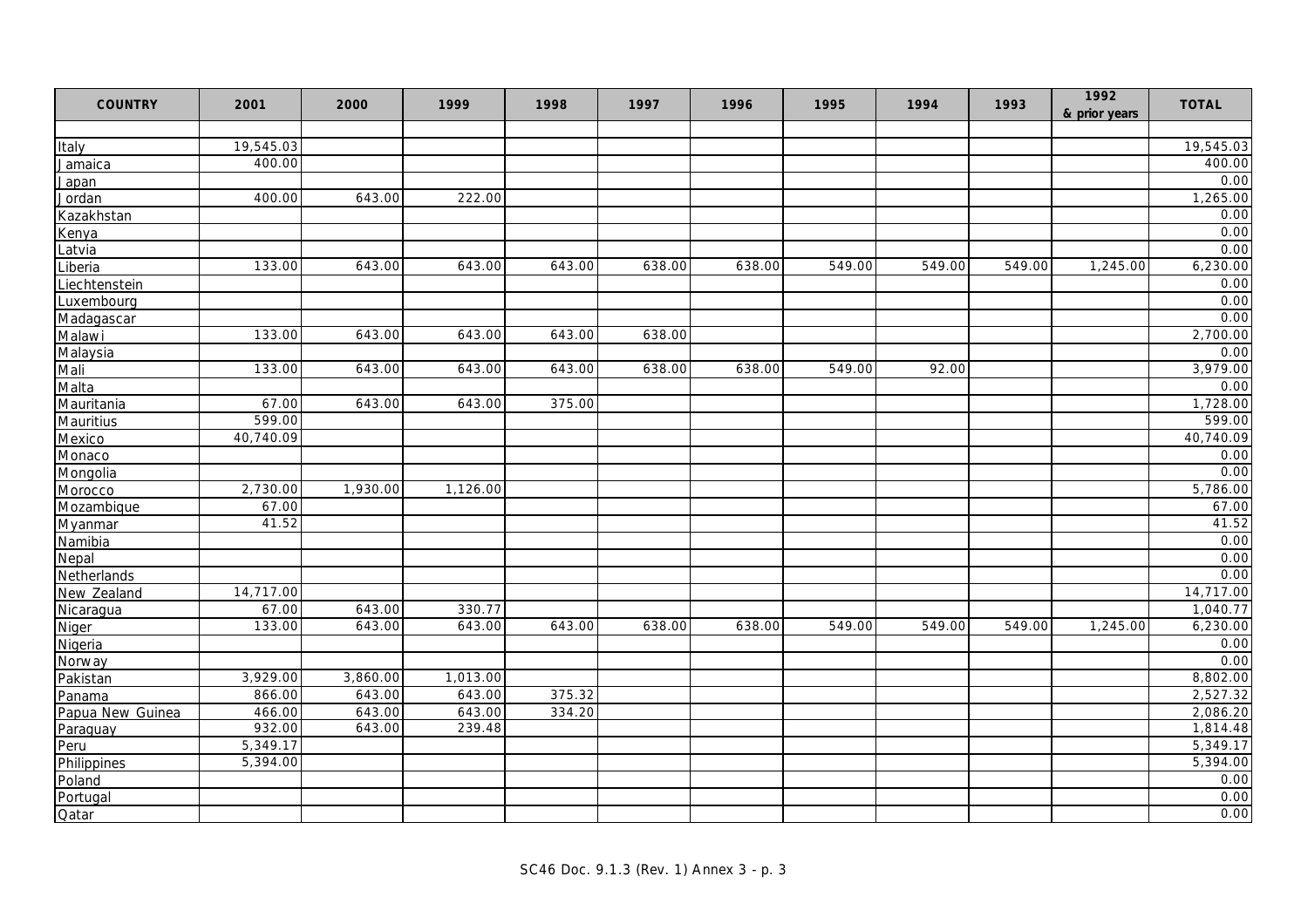| <b>COUNTRY</b>             | 2001      | 2000     | 1999   | 1998   | 1997   | 1996   | 1995   | 1994   | 1993   | 1992<br>& prior years | <b>TOTAL</b>      |
|----------------------------|-----------|----------|--------|--------|--------|--------|--------|--------|--------|-----------------------|-------------------|
|                            |           |          |        |        |        |        |        |        |        |                       |                   |
| Republic of Korea          |           |          |        |        |        |        |        |        |        |                       | 0.00              |
| Republic of Moldova        | 333.00    |          |        |        |        |        |        |        |        |                       | 333.00            |
| Romania                    | 3,729.00  |          |        |        |        |        |        |        |        |                       | 3,729.00          |
| <b>Russian Federation</b>  | 71,720.00 | 10.00    |        |        |        |        |        |        |        |                       | 71,730.00<br>0.00 |
| Rwanda                     | 67.00     |          |        |        |        |        |        |        |        |                       | 67.00             |
| Saint Kitts and Nevis      |           |          |        |        |        |        |        |        |        |                       |                   |
| Saint Lucia                |           |          |        |        |        |        |        |        |        |                       | 0.00              |
| Saint Vincent and          | 67.00     |          |        |        |        |        |        |        |        |                       | 67.00             |
| the Grenadines             |           |          |        |        |        |        |        |        |        |                       |                   |
| Saudi Arabia               |           |          |        |        |        |        |        |        |        |                       | 0.00              |
| Senegal                    | 400.00    | 643.00   | 643.00 | 643.00 | 638.00 | 638.00 | 549.00 | 549.00 | 549.00 | 1,245.00              | 6,497.00          |
| Seychelles                 | 133.00    | 643.00   | 643.00 | 643.00 | 638.00 | 638.00 | 549.00 |        |        |                       | 3,887.00          |
| Sierra Leone               |           |          |        |        |        |        |        |        |        |                       | 0.00              |
| Singapore                  |           |          |        |        |        |        |        |        |        |                       | 0.00              |
| Slovakia                   |           |          |        |        |        |        |        |        |        |                       | 0.00              |
| Slovenia                   |           |          |        |        |        |        |        |        |        |                       | 0.00              |
| Somalia                    | 67.00     | 643.00   | 643.00 | 643.00 | 638.00 | 638.00 | 549.00 | 549.00 | 549.00 | 1,245.00              | 6,164.00          |
| South Africa               |           |          |        |        |        |        |        |        |        |                       | 0.00              |
| Spain                      |           |          |        |        |        |        |        |        |        |                       | 0.00              |
| Sri Lanka                  |           |          |        |        |        |        |        |        |        |                       | 0.00              |
| Sudan                      | 466.00    | 643.00   | 643.00 | 643.00 | 638.00 | 638.00 | 549.00 | 549.00 | 549.00 | 1,245.00              | 6,563.00          |
| Suriname                   | 266.00    | 643.00   | 643.00 | 643.00 | 638.00 | 638.00 | 549.00 | 220.08 |        |                       | 4,240.08          |
| Swaziland                  | 133.00    | 643.00   | 643.00 | 643.00 | 372.00 |        |        |        |        |                       | 2,434.00          |
| Sweden                     |           |          |        |        |        |        |        |        |        |                       | 0.00              |
| Switzerland                |           |          |        |        |        |        |        |        |        |                       | 0.00              |
| Thailand                   |           |          |        |        |        |        |        |        |        |                       | 0.00              |
| The former Yugoslav        | 266.00    |          |        |        |        |        |        |        |        |                       | 266.00            |
| Republic of                |           |          |        |        |        |        |        |        |        |                       |                   |
| Macedonia                  |           |          |        |        |        |        |        |        |        |                       |                   |
| Togo                       | 67.00     | 643.00   | 643.00 | 643.00 | 638.00 | 638.00 | 549.00 | 549.00 | 549.00 | 405.79                | 5,324.79          |
| <b>Trinidad and Tobago</b> | 1,065.00  |          |        |        |        |        |        |        |        |                       | 1,065.00          |
| Tunisia                    | 1,865.00  | 1,465.56 |        |        |        |        |        |        |        |                       | 3,330.56          |
| Turkey                     |           |          |        |        |        |        |        |        |        |                       | 0.00              |
| Uganda                     |           |          |        |        |        |        |        |        |        |                       | 0.00              |
| Ukraine                    | 12,653.00 | 9,167.00 |        |        |        |        |        |        |        |                       | 21,820.00         |
| <b>United Arab</b>         |           |          |        |        |        |        |        |        |        |                       | 0.00              |
| Emirates                   |           |          |        |        |        |        |        |        |        |                       |                   |
| <b>United Kingdom</b>      |           |          |        |        |        |        |        |        |        |                       | 0.00              |
| United Republic of         | 200.00    |          |        |        |        |        |        |        |        |                       | 200.00            |
| Tanzania                   |           |          |        |        |        |        |        |        |        |                       |                   |